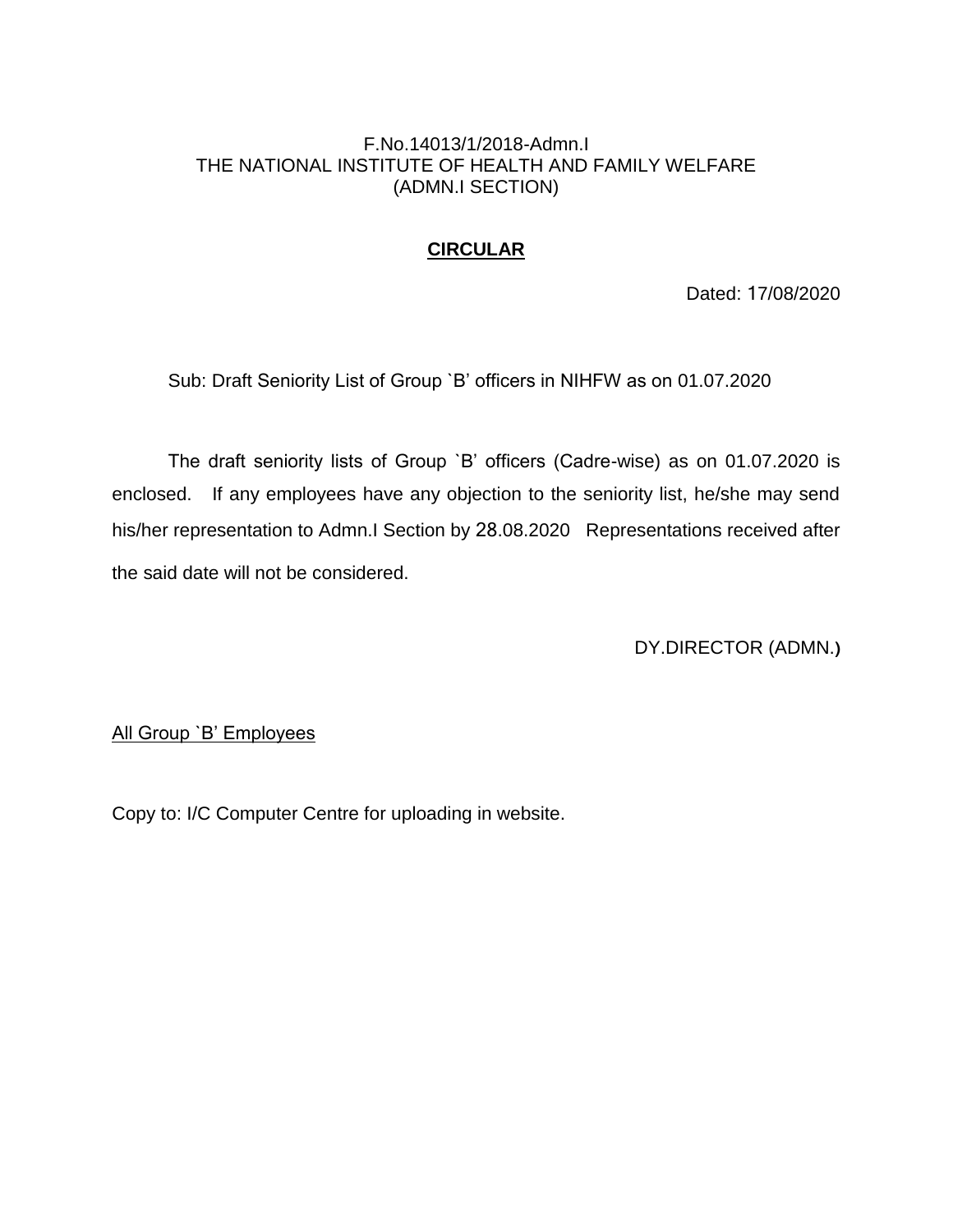#### The National Institute of Health and Family Welfare Seniority list of Section Officer as on 01.07.2020

|                        | Posts Sanctioned-04          | Filled-04                          |                         |                                                   | Vacant-0                                                     |
|------------------------|------------------------------|------------------------------------|-------------------------|---------------------------------------------------|--------------------------------------------------------------|
| Sr.<br><b>No</b><br>٠. | Name of the Officers<br>S/Sh | Whether<br>belongs to<br>SC/ST/OBC | Date of<br><b>Birth</b> | Date of<br>regular<br>appointment<br>to the grade | Date of<br>confirmation<br>(C)/completion<br>of probation(P) |
| $\mathbf{1}$ .         | Sh. S.K. Gupta               | Unreserved                         | 21.11.1965              | 13.4.1997                                         | 15.04.1999 (C)                                               |
| 2.                     | Sh.V.P.Uprati                | Unreserved                         | 02.02.1962              | 01.02.2007                                        | 17.04.1998(C)                                                |
| 3.                     | Sh.S.K.Bhattacharya          | Unreserved                         | 19.10.1961              | 19.01.2009                                        | 18.01.2011(P)                                                |
| $\overline{4}$ .       | Sh.L.Haokip                  | <b>ST</b>                          | 02.04.1971              | 01.08.2016                                        | 09.10.1999(C)                                                |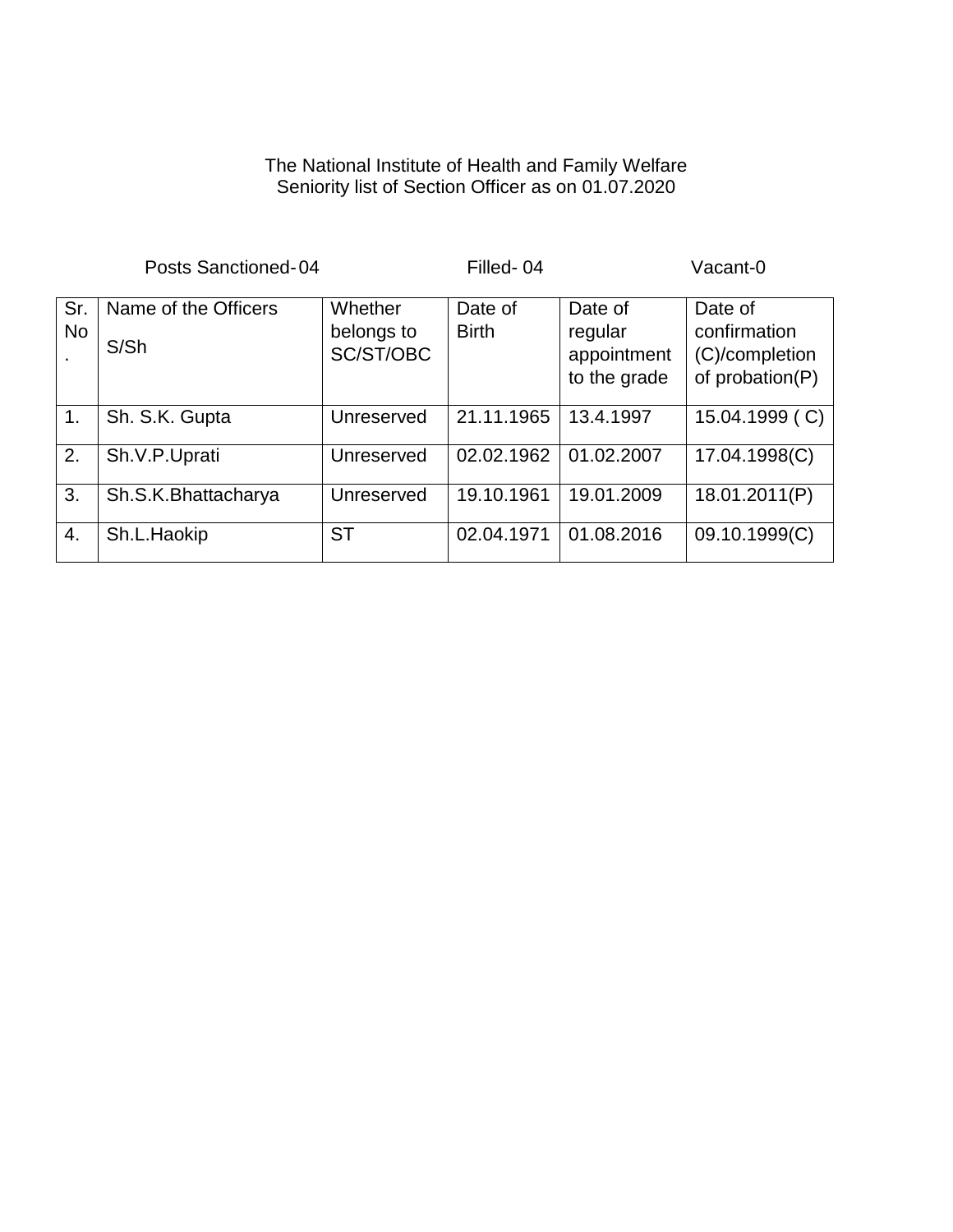# The National Institute of Health and Family Welfare Seniority list of (Steno Gr.I) as on 01.07.2020

Posts Sanctioned-05 Filled- 04 Vacant-01

| Sr.<br><b>No</b> | Name of the Officers<br>S/Sh. | Whether<br>belongs to<br>SC/ST/OBC | Date of<br><b>Birth</b> | Date of<br>regular<br>appointment<br>to the grade | Date of<br>confirmation<br>(C)/completion<br>of probation(P) |
|------------------|-------------------------------|------------------------------------|-------------------------|---------------------------------------------------|--------------------------------------------------------------|
| $\mathbf 1$ .    | Sh. Vikas Kanojia             | <b>SC</b>                          | 11.09.1976              | 17.08.2011                                        | 17.08.2008(C)                                                |
| 2.               | Smt.Latika Mehra              | <b>OBC</b>                         | 04.04.1984              | 07.12.2015                                        | 08.07.2012(C)                                                |
| 3.               | Smt.Kiran Arora               | Unreserved                         | 10.10.1961              | 19.12.2016                                        | 01.08.1992(C)                                                |
| 4.               | Sh.Jagdish Gupta              | Unreserved                         | 03.04.1964              | 23.05.2017                                        | 31.10.1992(C)                                                |
|                  |                               |                                    |                         | (Adhoc)                                           |                                                              |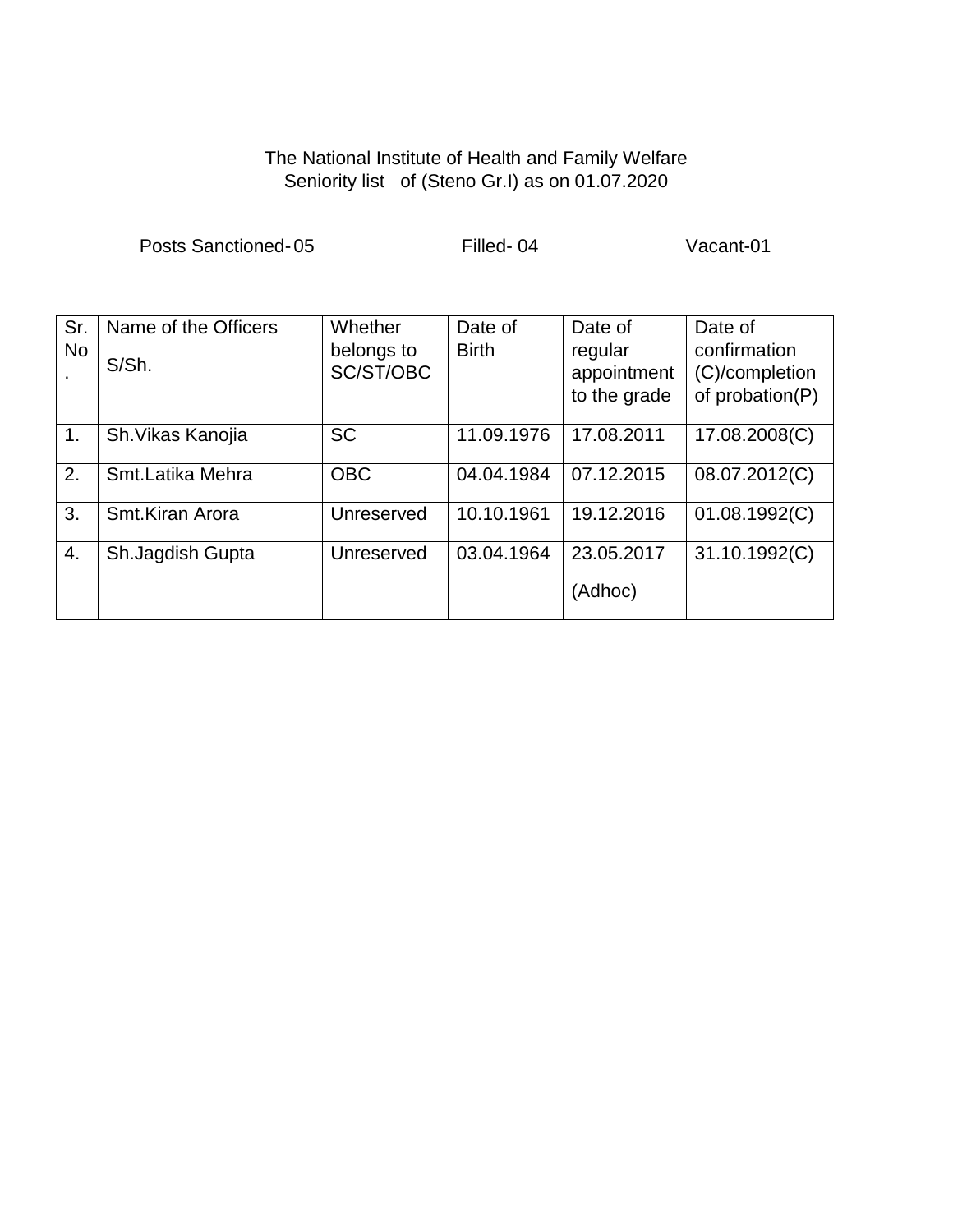## The National Institute of Health and Family Welfare Seniority list of Assistant Research Officer as on 01.07.2020

Posts Sanctioned- 16 Filled- 13 Vacant-03 Sr. No. Name of the Officers S/Sh. **Whether** belongs to SC/ST/ OBC Date of **Birth** Date of regular appointmen t to the grade Date of confirmation (C)/completion of probation(P) 1. Sh. Subhash Chand SC 101.01.1968 13.05.2002 12.3.2004 (P) 2. Dr. Ramesh Gandotra | Unreserved | 09.12.1965 | 08.06.2005 | 07.06.2007(P) 3. Sh. Lakhan Lal Meena  $\vert$  ST  $\vert$  05.08.1970  $\vert$  08.06.2005  $\vert$  07.06.2007(P) 4. Sh.Y.K.Singhal | Unreserved | 29.03.1972 | 05.09.2005 | 05.09.2007(P) 5. Sh.Bacchu Singh | SC | 14.05.1971 | 05.09.2005 | 05.09.2007(P) 6. Smt.Rita Rani (OBC | 05.07.1971 | 11.05.2006 | 23.09.1999(C) 7, Dr.Manisha Unreserved 27.03.1973 11.05.2006 28.10.1999(C) 8. Dr.G.S.Karol ST 01.07.1972 23.07.2007 22.07.2009(P) 9. Smt. Vaishali Jaiswal (OBC 14.10.1973 08.10.2010 07.10.2012(P) 10. | Dr.Sherin Raj T.P. | O.B.C. | 16.04.1976 | 19.09.2012 | 08.10.2003 (C) 11 Dr.S.P. Singh Unreserved 09.02.1978 21.12.2015 18.01.2004 (C) 12 | Smt.Bhawna Kathuria | Unreserved | 21.10.1983 | 23.02.2017 | \* 13 Dr.Raj Narayan OBC 10.02.1982 29.08.2017 \*

\*Subject to outcome of the pending Court Case (4132/2020)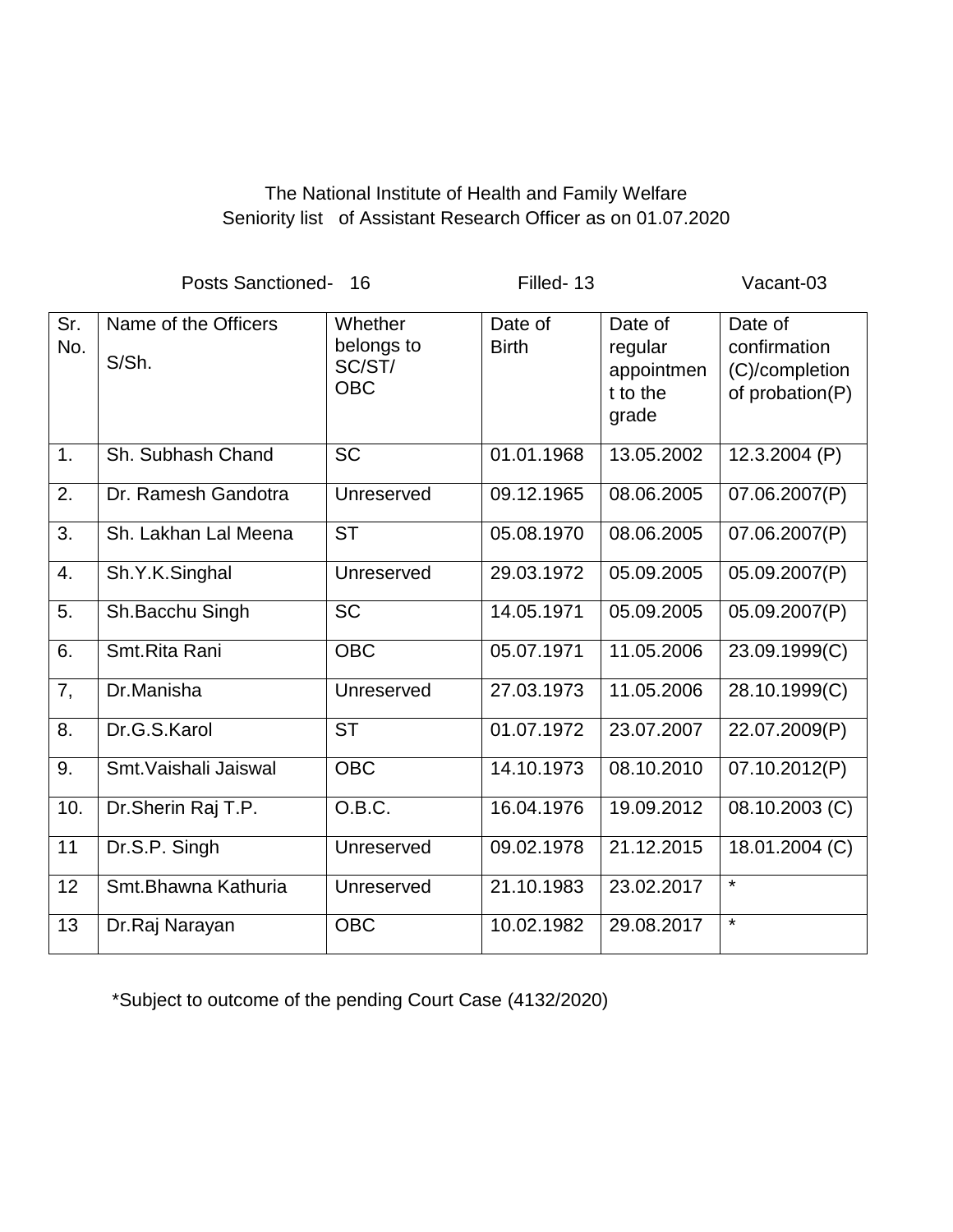# The National Institute of Health and Family Welfare Seniority list of Assistant Research Officer (RBM) as on 01.07.2020

|            | Posts Sanctioned-02           | Filled-01                                     | Vacant-01     |                                                   |                                                              |
|------------|-------------------------------|-----------------------------------------------|---------------|---------------------------------------------------|--------------------------------------------------------------|
| Sr.<br>No. | Name of the Officers<br>S/Sh. | Whether<br>belongs to<br>SC/ST/<br><b>OBC</b> | Date of Birth | Date of<br>regular<br>appointment<br>to the grade | Date of<br>confirmation<br>(C)/completion<br>of probation(P) |
| 1.         | Dr.Rekha Meena                | <b>ST</b>                                     | 11.11.1975    | 25.08.2009                                        | 24.08.2003(C)                                                |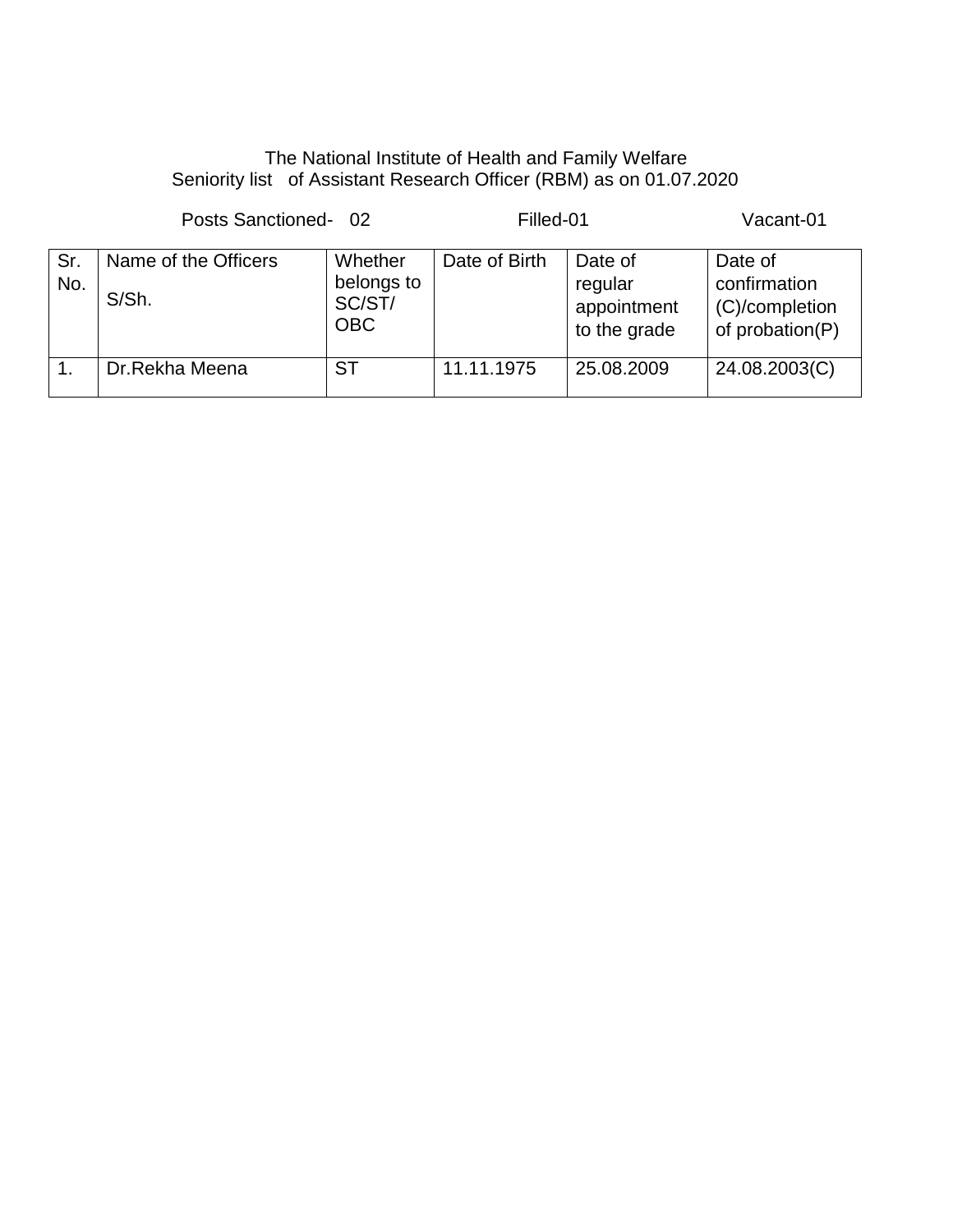#### The National Institute of Health and Family Welfare Seniority list of Senior Artist as on 01.07.2020

Posts Sanctioned-02 Filled- 01 Vacant-01

| Sr.<br>No. | Name of the Officers<br>S/Sh. | Whether<br>belongs to<br>SC/ST/OBC | Date of<br><b>Birth</b> | Date of<br>regular<br>appointment<br>to the grade | Date of<br>confirmation<br>(C)/completion<br>0f<br>probation(P) |
|------------|-------------------------------|------------------------------------|-------------------------|---------------------------------------------------|-----------------------------------------------------------------|
|            | Smt.Shashi Dhiman             | Unreserved                         | 23.12.1962              | 03.07.1992                                        | 02.07.1994(P)                                                   |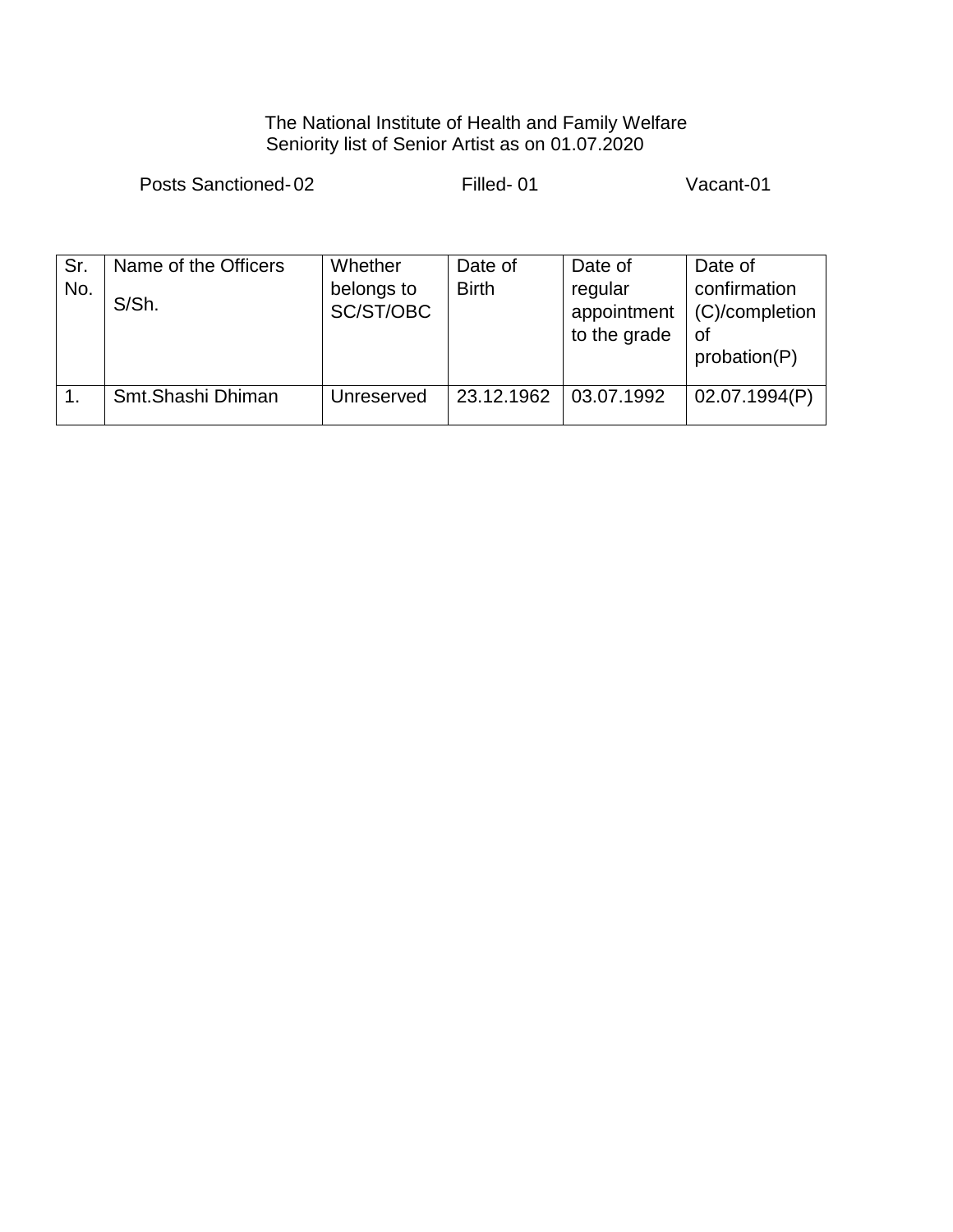## The National Institute of Health and Family Welfare Seniority list of Sr.Technical Assistant (Doc.) as on 01.07.2020

Posts Sanctioned- 04 Filled- 01 Vacant-03 Sr. No Name of the Officers S/Sh. **Whether** belongs to SC/ST/OBC Date of Birth Date of regular appointment to the grade Date of confirmation (C)/completion of probation(P) 1. Sh.Giriraj Halkar | OBC | 15.08.1970 | 04.06.2015 | 04.06.2017(P)

.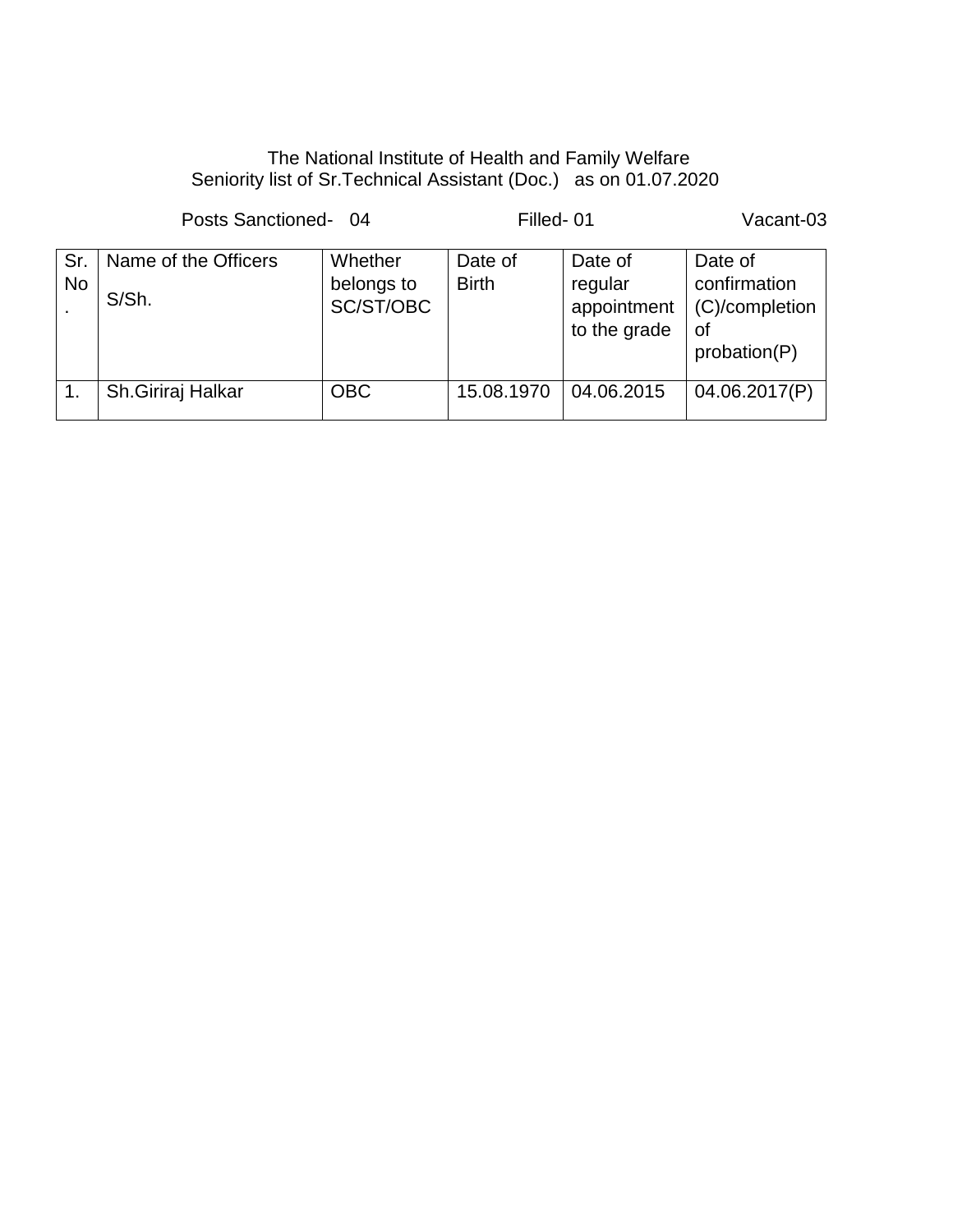# The National Institute of Health and Family Welfare Seniority list of Librarian as on 01.07.2020

| Posts Sanctioned-02 |                               |                                    | Filled-01               |                                                   | Vacant-01                                                       |
|---------------------|-------------------------------|------------------------------------|-------------------------|---------------------------------------------------|-----------------------------------------------------------------|
| Sr.<br><b>No</b>    | Name of the Officers<br>S/Sh. | Whether<br>belongs to<br>SC/ST/OBC | Date of<br><b>Birth</b> | Date of<br>regular<br>appointment<br>to the grade | Date of<br>confirmation<br>(C)/completion<br>οf<br>probation(P) |
|                     | Sh.Lavkush                    | <b>SC</b>                          | 15.05.1968              | 25.01.2019                                        | 22.09.1999(C)                                                   |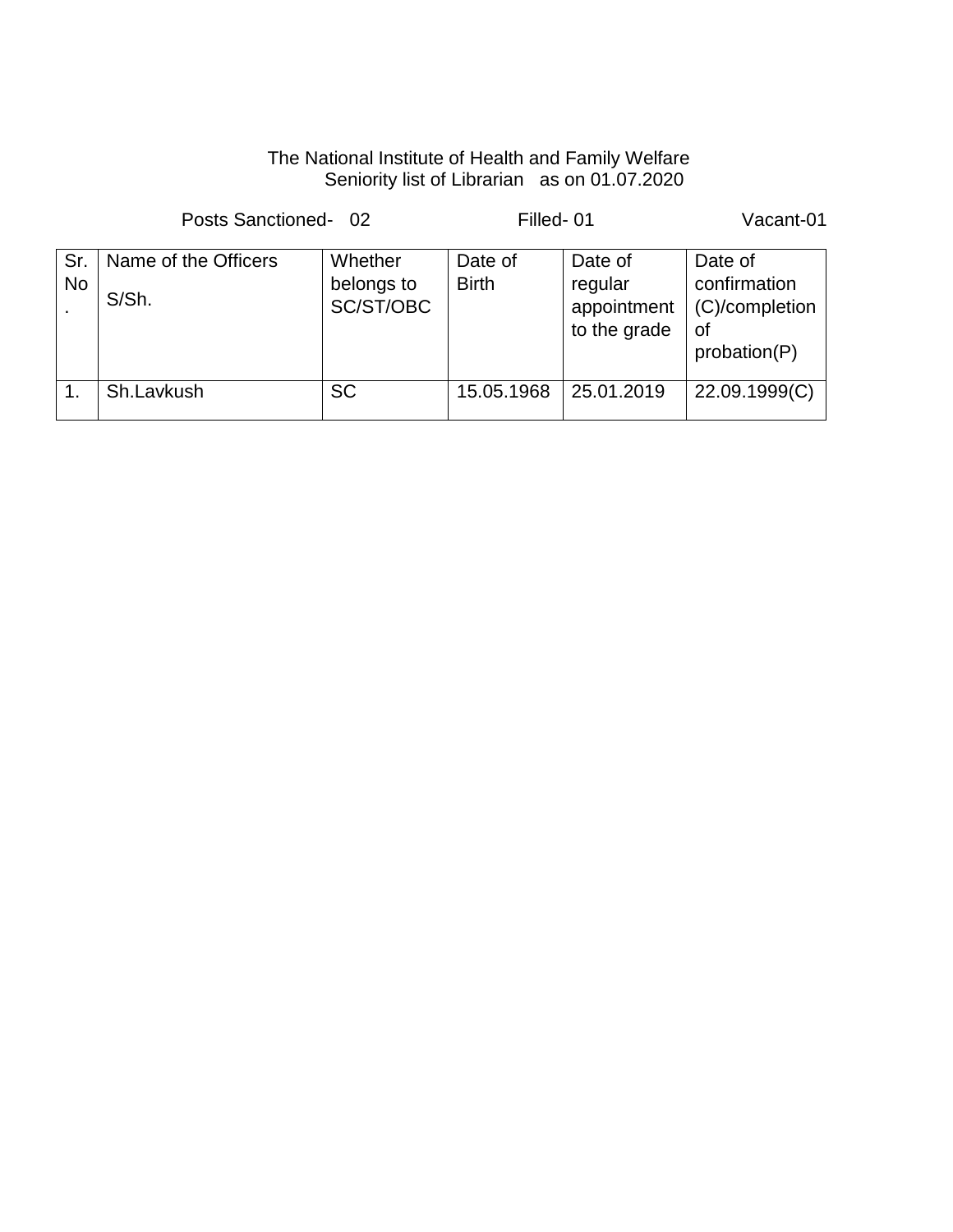#### The National Institute of Health and Family Welfare Seniority list of Nursing Sister as on 01.07.2020

|                                  | Posts Sanctioned-02           |                                    | Filled-02               | Vacant-0                                          |                                                                 |
|----------------------------------|-------------------------------|------------------------------------|-------------------------|---------------------------------------------------|-----------------------------------------------------------------|
| Sr.<br><b>No</b><br>$\mathbf{r}$ | Name of the Officers<br>S/Sh. | Whether<br>belongs to<br>SC/ST/OBC | Date of<br><b>Birth</b> | Date of<br>regular<br>appointment<br>to the grade | Date of<br>confirmation<br>(C)/completion<br>οf<br>probation(P) |
| 1.                               | Smt.Aloka Biswas              | Unreserved                         | 09.08.1960              | 12.06.2012                                        | 11.06.2014(P)                                                   |
| 2.                               | Smt.Pushpa Rani               | <b>SC</b>                          | 09.09.1964              | 16.01.2018                                        | 25.05.1989(P)                                                   |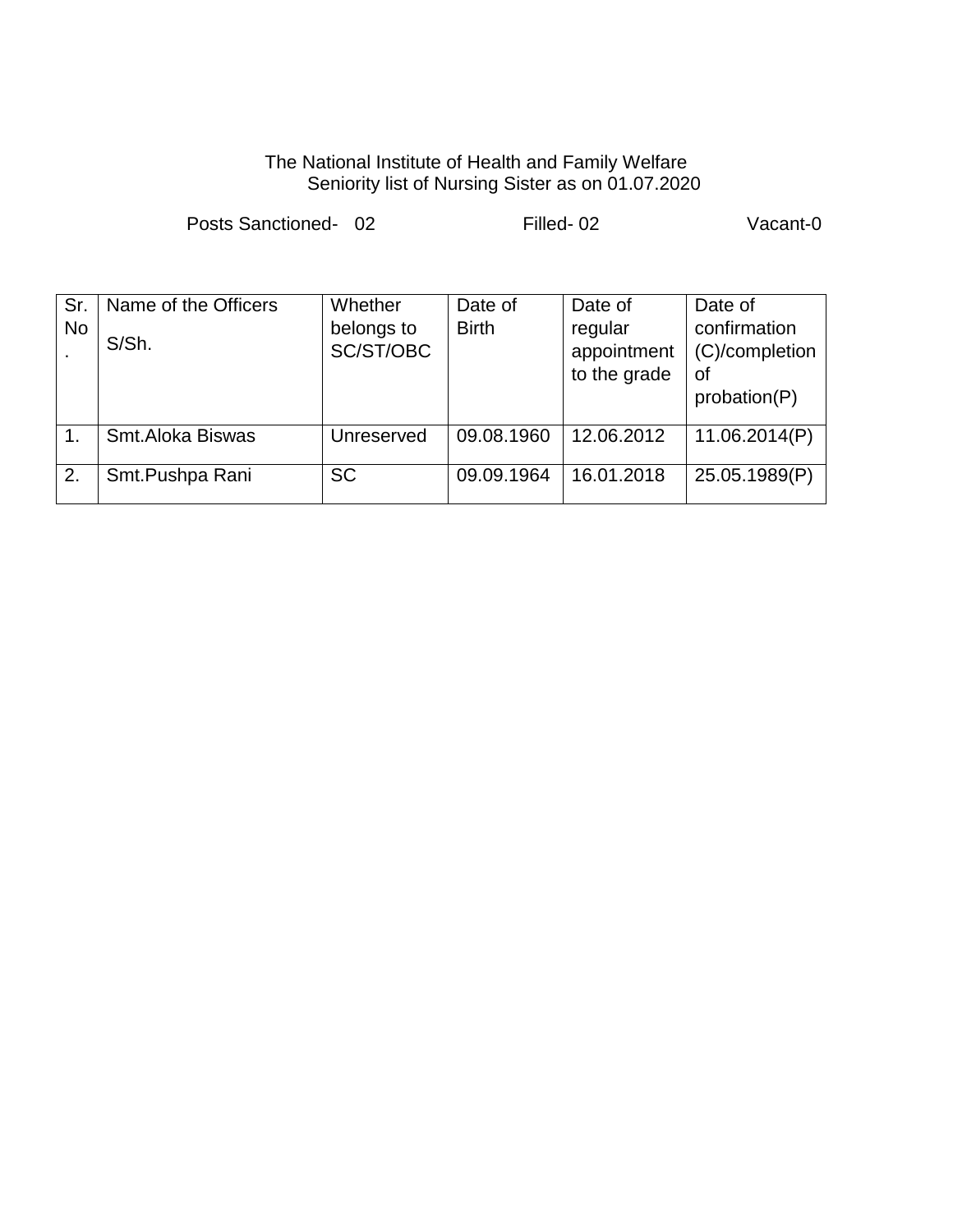#### The National Institute of Health and Family Welfare Seniority list of Assistant as on 01.07.2020

| <b>Posts Sanctioned-</b> |                               | 14                                 | Filled-11               |                                                       | Vacant-03                                                    |
|--------------------------|-------------------------------|------------------------------------|-------------------------|-------------------------------------------------------|--------------------------------------------------------------|
| Sr.N<br>0.               | Name of the Officers<br>S/Sh. | Whether<br>belongs to<br>SC/ST/OBC | Date of<br><b>Birth</b> | Date of<br>regular<br>appointmen<br>t to the<br>grade | Date of<br>confirmation<br>(C)/completion<br>of probation(P) |
| $\mathbf{1}$             | Sh. Krishan                   |                                    | 18.11.1966              | 5.7.02002                                             | 05.07.2004 (C)                                               |
| $\overline{2}$           | Sh. Pani Ram*                 | <b>SC</b>                          | 01.7.1963               | 27.03.2003                                            | 26.03.2005(P)                                                |
| 3                        | Sh. R.N. Nimoria *            | <b>SC</b>                          | 01.7.1962               | 03.02.2004                                            | 02.02.2006(P)                                                |
| $\overline{4}$           | Sh.Phool Singh                | <b>ST</b>                          | 1.06.1961               | 24.10.2005                                            | 18.03.2001(C)                                                |
| 5                        | Sh. Praveen Kumar<br>Bansal*  | Unreserved                         | 12-07-1964              | 22-12-2005                                            | 21.12.2007(P)                                                |
| 6.                       | Sh.Jagdish Singh<br>Rawat*    | Unreserved                         | 11.07.1966              | 25.09.2008                                            | 24.09.2010(P)                                                |
| 7.                       | Sh. Vinay Kumar               | PH                                 | 25.05.1977              | 01.05.2009                                            | 01.05.2012(C)                                                |
| 8.                       | Sh.S.C.Rana                   | Unreserved                         | 12.12.1962              | 04.05.2010                                            | $\overline{\phantom{a}}$                                     |
| 9.                       | Sh. Yaswant Singh             | <b>SC</b>                          | 25.07.1965              | 23.08.2011                                            | 22.08.2013(P)                                                |
| 10.                      | Sh.Sunil Gautam               | <b>SC</b>                          | 31.10.1977              | 30.12.2015                                            | 29.12.2017(P)                                                |
| 11.                      | Sh.S.D.Sharma                 | Unreserved                         | 04.07.1960              | 01.07.2020                                            | 16.03.1990(C)                                                |

\*On deputation as Accountant.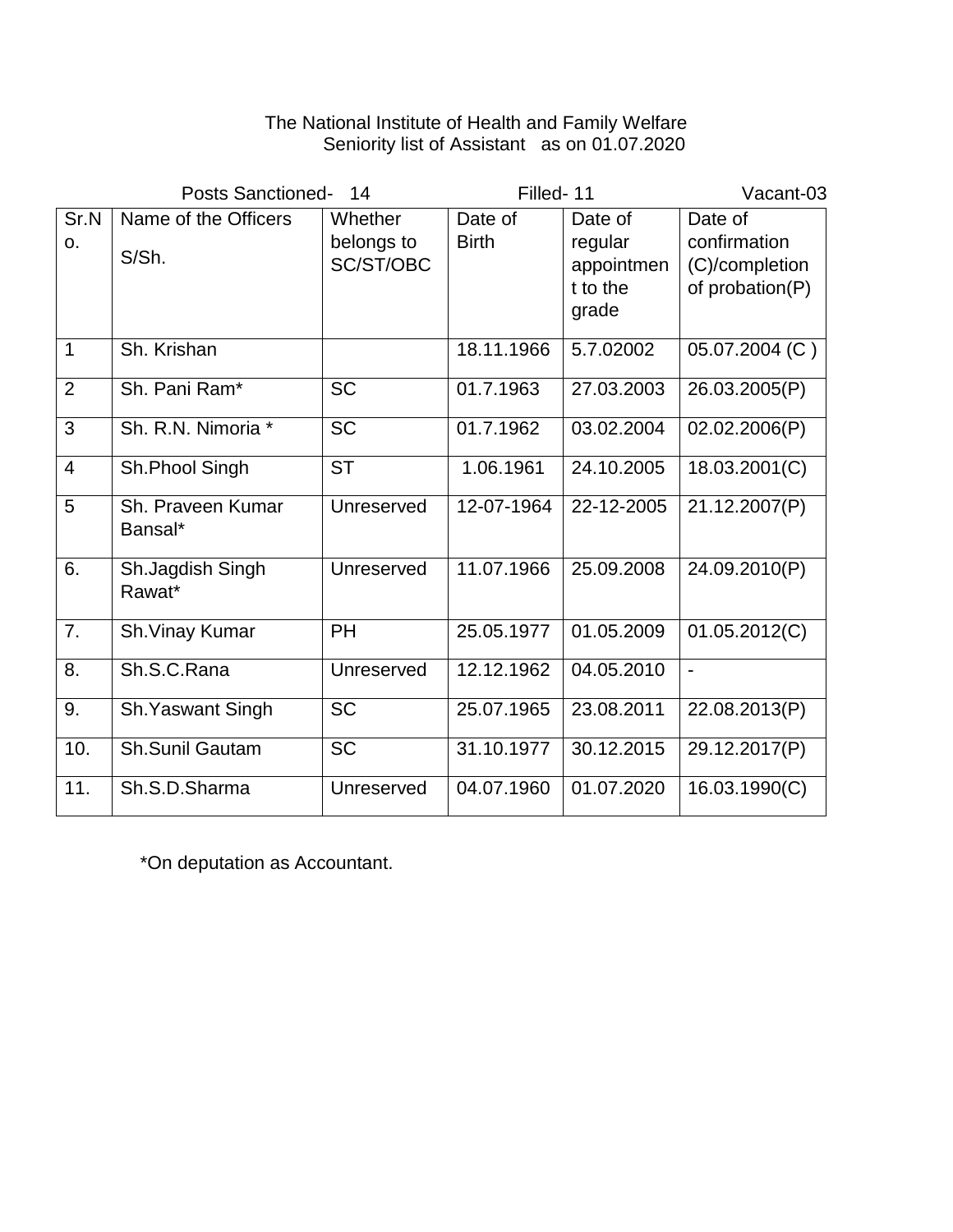## The National Institute of Health and Family Welfare Seniority list of Sr. Technical Assistant (Photo-type setting) as on 01.07.2020

Posts Sanctioned- 02 Filled- 01 Vacant-01

| Sr.<br><b>No</b> | Name of the Officers<br>S/Sh. | Whether<br>belongs to<br>SC/ST/OBC | Date of<br><b>Birth</b> | Date of<br>regular<br>appointment<br>to the grade | Date of<br>confirmation<br>(C)/completion<br>of probation |
|------------------|-------------------------------|------------------------------------|-------------------------|---------------------------------------------------|-----------------------------------------------------------|
|                  | Sh. Pooran Mal Meena          | <b>ST</b>                          | 10.05.1974              | 02.05.2014                                        |                                                           |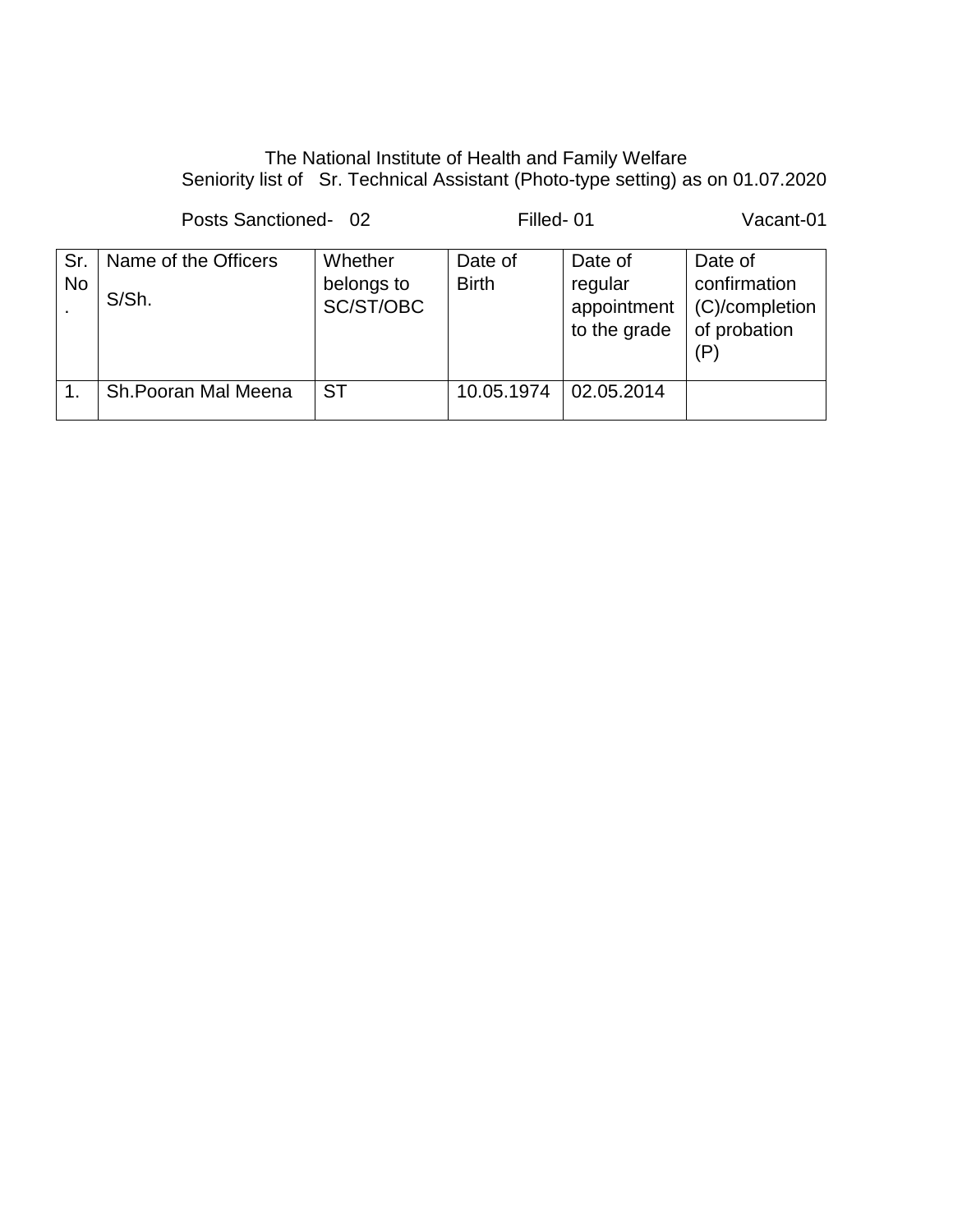### The National Institute of Health and Family Welfare Seniority list of Steno Gr.II as on 01.07.2020

|               | Posts Sanctioned- 11          |                                    | Filled-02               |                                                   | Vacant-09                                                        |
|---------------|-------------------------------|------------------------------------|-------------------------|---------------------------------------------------|------------------------------------------------------------------|
| Sr.<br>No.    | Name of the Officers<br>S/Sh. | Whether<br>belongs to<br>SC/ST/OBC | Date of<br><b>Birth</b> | Date of<br>regular<br>appointment<br>to the grade | Date of<br>confirmation<br>(C)/completion<br>of probation<br>(P) |
| $\mathbf 1$ . | Smt.Pushpa Rawat              | Unreserved                         | 10.11.1961              | 22.09.2014                                        | 05.03.1999(C)                                                    |
| 2.            | <b>Sh.Ashok Kumar</b>         | Unreserved                         | 10.05.1967              | 22.09.2014                                        | 03.01.1996(C)                                                    |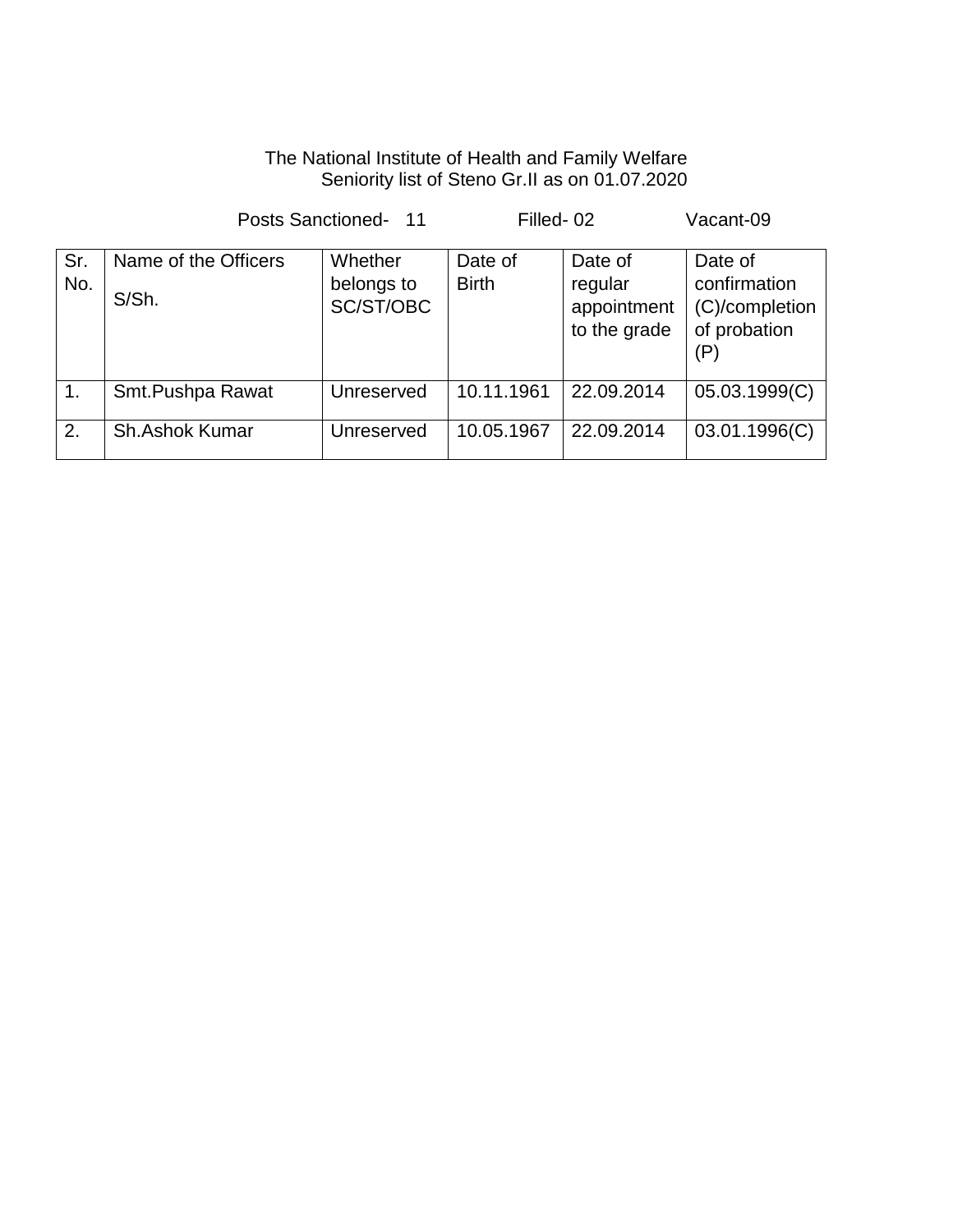### The National Institute of Health and Family Welfare Seniority list of Technical Assistant (Press) as on 01.07.2020

Posts Sanctioned- 02 Filled- 02 Vacant-0 Sr. No Name of the Officers S/Sh. **Whether** belongs to SC/ST/OBC Date of Birth Date of regular appointment to the grade Date of confirmation (C)/completion of probation 1. Sh.Vikas Sharma | Unreserved 11.05.1981 | 19.06.2009 | 19.06.2011(C) 2. Sh.Ramesh Chand SC 08.08.1960 05.06.2015 17.03.1990(C)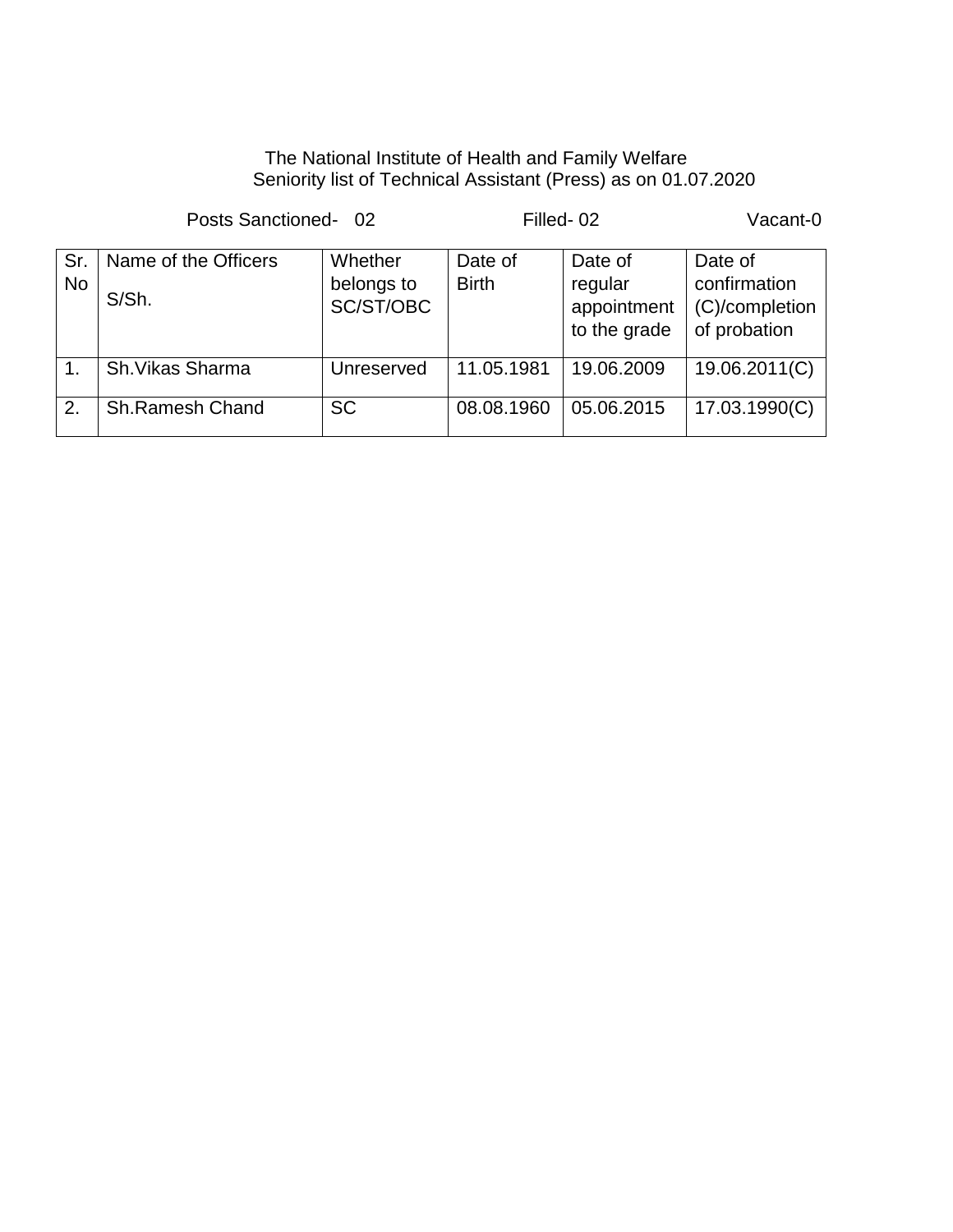#### The National Institute of Health and Family Welfare Seniority list of Technical Assistant (Lab.) as on 01.07.2020

Posts Sanctioned- 07 Filled- 06 Vacant-01

| Sr.              | Name of the Officers | Whether    | Date of      | Date of      | Date of        |
|------------------|----------------------|------------|--------------|--------------|----------------|
| No.              | S/Sh.                | belongs to | <b>Birth</b> | regular      | confirmation   |
|                  |                      | SC/ST/OBC  |              | appointment  | (C)/completion |
|                  |                      |            |              | to the grade | of probation   |
| 1.               | Sh.J.S.Rawat         | Unreserved | 19.09.1967   | 01.04.2002   | 31.03.2004(P)  |
| 2.               | Smt.Shikha Saini     | <b>OBC</b> | 07.01.1985   | 17.09.2008   | 17.09.2010(C)  |
| 3.               | Smt.Sarita Kumari    | <b>SC</b>  | 25.04.1980   | 16.03.2009   | 16.03.2011(C)  |
| $\overline{4}$ . | Sh.Dinesh Kumar*     | <b>OBC</b> | 13.01.1986   | 15.05.2009   | 15.05.2011(C)  |
| 5.               | Smt.Poonam<br>Sharma | Unreserved | 27.04.1985   | 27.04.2010   | 27.04.2012(C)  |
| 6.               | Sh. Vikram Singh     | <b>OBC</b> | 05.03.1987   | 25.10.2018   | On probation   |

\*Currently on deputation to FSSAI as Assistant Director.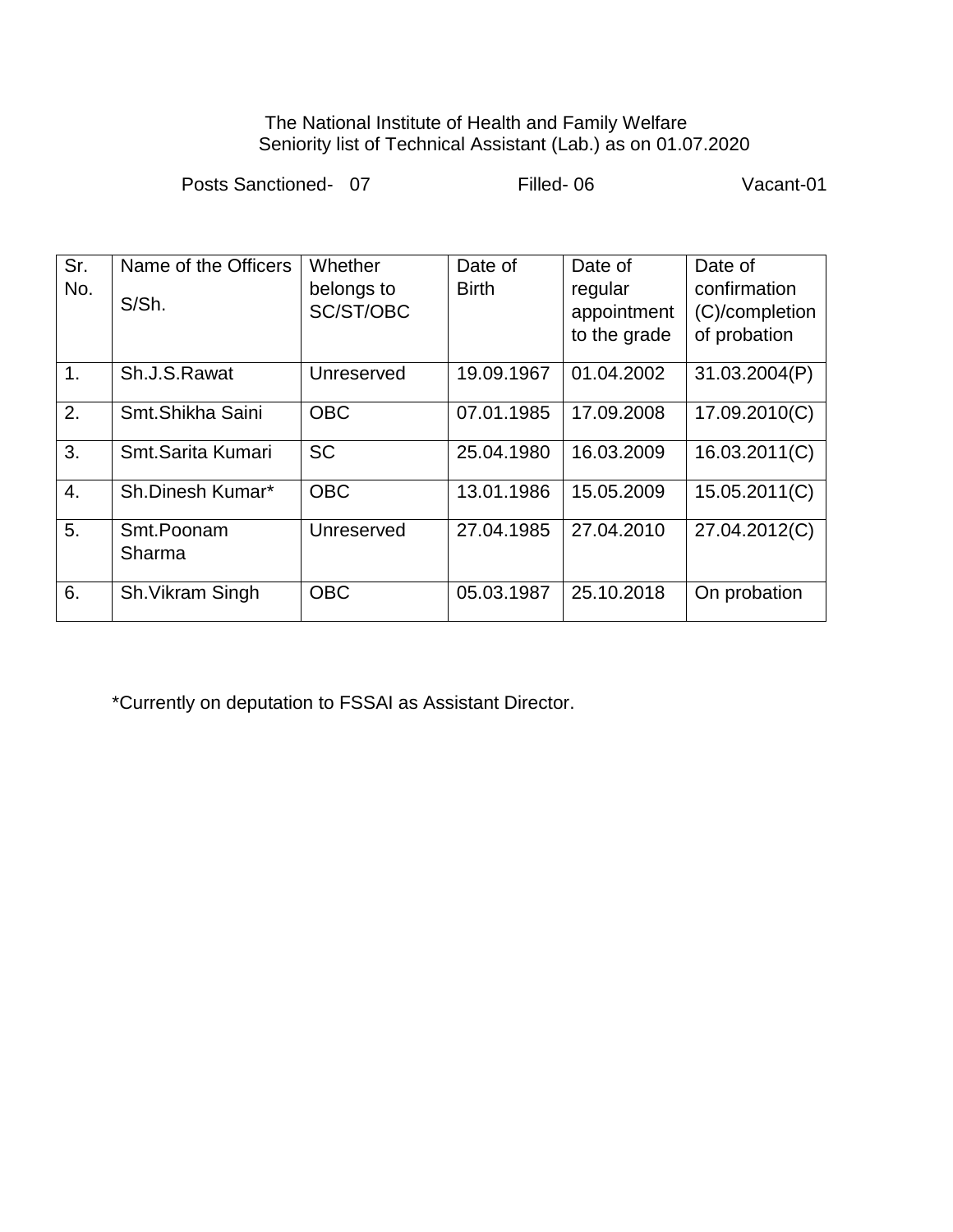## The National Institute of Health and Family Welfare Seniority list of Staff Nurse as on 01.07.2020 Posts Sanctioned- 05 Filled- 04 Vacant-01

| Sr.            | Name of the Officers | Whether    | Date of      | Date of      | Date of        |
|----------------|----------------------|------------|--------------|--------------|----------------|
| <b>No</b>      | S/Sh.                | belongs to | <b>Birth</b> | regular      | confirmation   |
|                |                      | SC/ST/OBC  |              | appointment  | (C)/completion |
|                |                      |            |              | to the grade | of probation   |
|                |                      |            |              |              |                |
| 1 <sub>1</sub> | Smt.Kiran Lata       | <b>SC</b>  | 01.10.1964   | 01.06.1993   | 31.05.1995(P)  |
| 2.             | Smt.Kavita           |            | 15.01.1983   | 18.09.2009   | 18.09.2011(C)  |
| 3.             | Ms.Neha Pathania     | Unreserved | 30.07.1992   | 18.10.2016   | 18.10.2018 (C) |
| 4.             | Smt.Jeetu            | <b>OBC</b> | 20.07.1988   | 24.10.2016   | 24.10.2018(C)  |